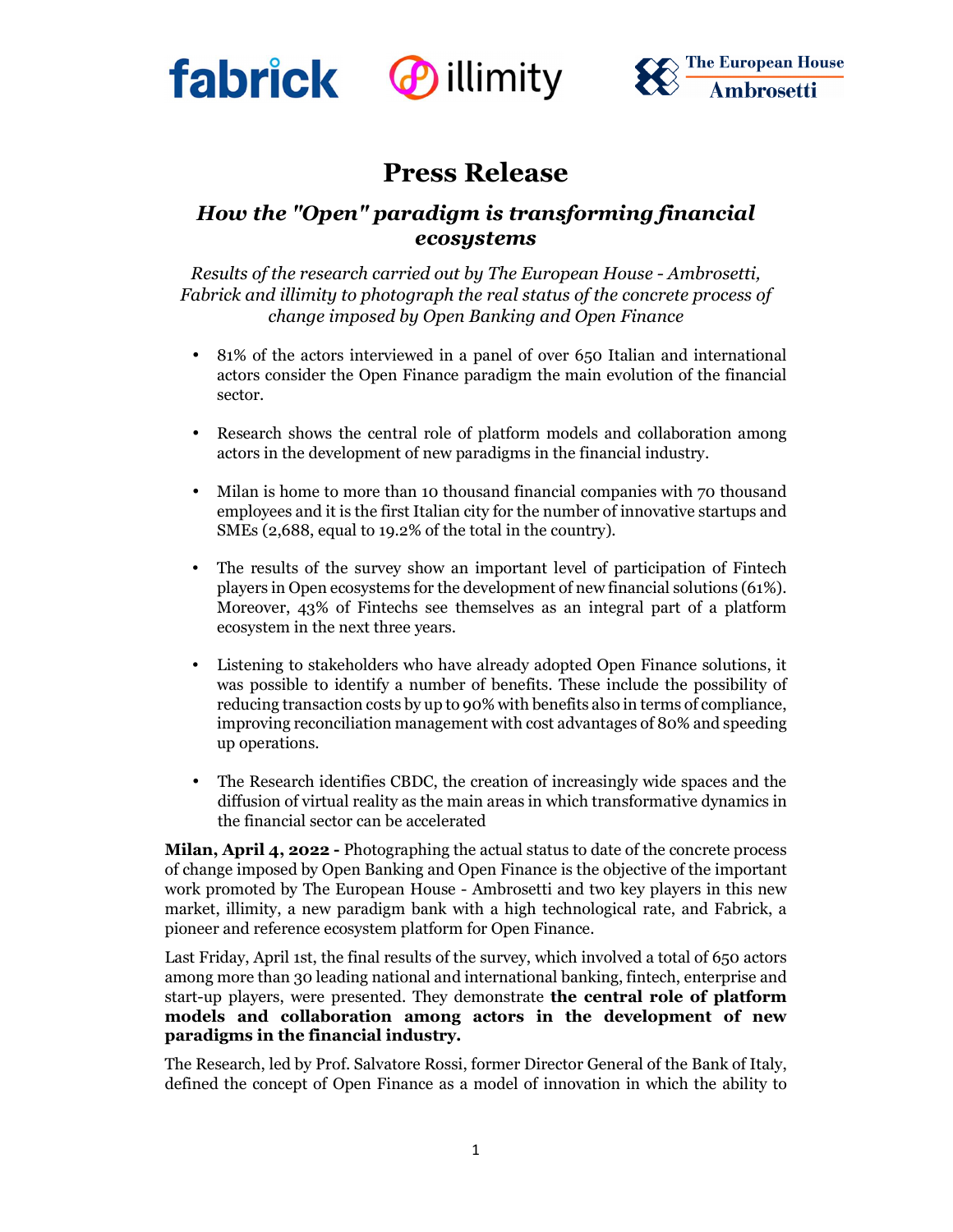

*<u>Dillimity</u>* 



exchange data between different sources and actors makes possible the creation of new products and services in the financial field according to a platform paradigm. **81% of the interviewed actors consider the Open Finance paradigm the main** 

The final results show that if constant innovation is the hallmark of modern times, the financial sector cannot escape it: it must itself become an ecosystem devoted to innovation.

The research analyzed the main Open Finance ecosystems at an international level (USA, UK, European Union, Israel, China) and the main Fintech initiatives, with particular attention to the regulatory frameworks of each ecosystem, in order to derive possible indications of development for Europe and Italy.

The ecosystems at EU level have seen the birth of 19 Fintech unicorns, with a total valuation of 101.8 billion dollars. In particular, the Italian ecosystem can count on the growth of Milan as the country's main innovation hub also in the Fintech sphere, occupying 61st place in the world ranking of Fintech cities (first Italian city). Milan hosts over 10 thousand financial companies with 70 thousand employees and is the first Italian city for the number of innovative startups and SMEs (2,688, equal to 19.2% of the total in the country). Incubators, accelerators and first level districts such as Fintech District contribute to the growth of Milan's innovation hub. The Bank of Italy has also created a very important initiative in the sector, Milano Hub, an innovation center to support the digital evolution of the financial market and encourage the attraction of talent and investment. There is also the Fin+Tech initiative launched by Cassa Depositi e Prestiti together with other players: a Fintech and Insurtech accelerator that in March 2022 selected 16 promising startups (out of more than 300 applications) which were offered a 4-month acceleration path and a follow-on investment of up to 300 thousand euros.

Today, a financial company must be able to offer its clients much more than it can with the resources at its disposal. Doing so requires becoming part of platform-enabled ecosystem. Adopting such an approach is not easy for a traditional firm as it requires exploring new models of cooperation with other parties even seemingly far apart in terms of the value chain. In terms of adoption of the platform model, the survey results testify to an important level of participation of Fintech players in **Open ecosystems** for the development of new **financial solutions** (61%) and **the collaboration of banks** with Fintech players for the development of new products (36%).

Interestingly, **35% of Fintechs have a business model disintermediated** by another actor, represented by a bank (in 40% of cases), a non-financial actor (29%) or a Neobank (25%). Finally, **43% of fintechs see themselves as part of a platform ecosystem in the next three years.** 

*"The technological evolution we are witnessing offers huge opportunities for the development of new value ecosystems based on platform models. In the financial arena, data, APIs and artificial intelligence should be considered the tools behind new value offerings and business models,"* says Valerio De Molli, Managing Partner & CEO of The European House - Ambrosetti. *"In this sense, the more than 650 stakeholders, involved within a unique research work, have confirmed the need to address the development of a Platform as a Bank ecosystem."* 

In particular, the Embedded Finance model that enables non-financial players to integrate financial services into their offerings to create new business models, in a highly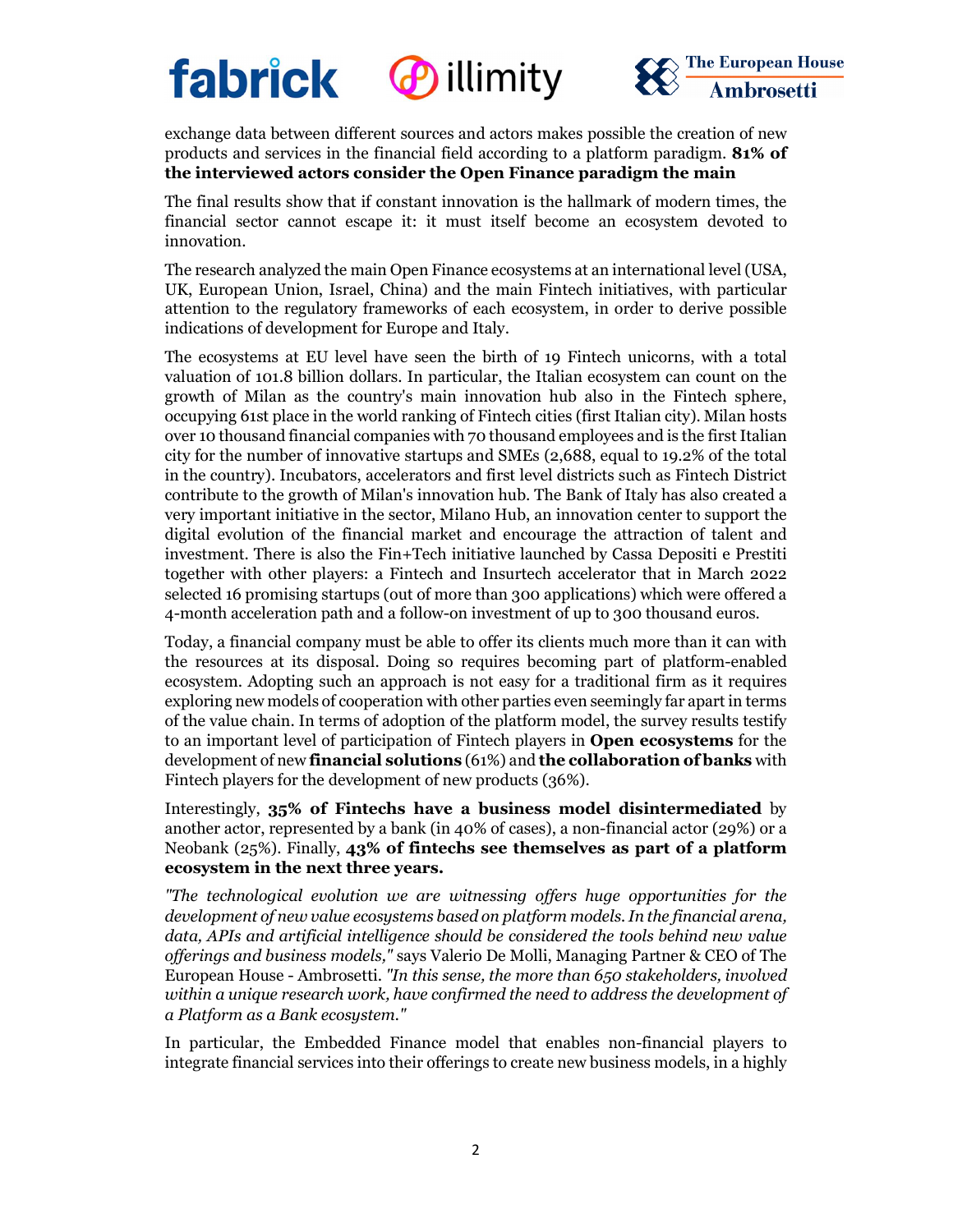# **fabrick** *<u>Dillimity</u>*



regulated and technology-intensive environment. Embedded Finance enables the three main elements underlying the creation of new value offerings to be managed differently:

- Knowledge dynamically and continuously aggregate and analyze data upon which new financial products and services can be designed by non-financial players;
- Interaction to develop new experiences for the management of transactions between economic operators (including non-financial ones) towards an ever greater integration, for example in the retail payment, microcredit and insurance areas and in the corporate area, collections and payments, reconciliation, treasury management and tax compliance;
- Identity (of individuals and legal entities) manage transactions with greater security, overcoming the criticality of current models. In addition, the concept of identity will have to evolve by aggregating additional sources of information useful for specific processes.

The listening activity - which has also involved ItaliaOnSite, Bene Assicurazioni, Moneyfarm, Faire.ai, CashDirector, Lokky, Directa.it, Credimi, Prestiamoci, Crea Assicurazioni, Net Insurance, Reale Group - has made it possible to identify **six key benefits**, obtained by companies thanks to the adoption of the Open Finance paradigm. In particular, the benefits referred to are: **efficiency and effectiveness, immediacy, better multichannel management, personalization, certainty and compliance, development of new business models and enlargement of the customer bases of financial products.**

For example, players have leveraged Open Finance solutions to improve the management of incoming and outgoing transfers by customers, achieving a **90% reduction in transaction costs** with benefits also in terms of compliance. In other cases, access to smart solutions for reconciliation of transactions resulted in **cost benefits of 80%.** The adoption of Open Finance solutions to speed up the execution of trading orders has made it possible to reduce the **availability of resources on the trading account to just over 10 minutes** after receipt of the transfer - in this sense, the improvement over the 24 hours required before this new service is evident.

Finally, starting from the increasing diffusion of Open Data, some important technological trends have been identified that could influence the three main elements at the basis of the creation of new value offers in the financial sphere:

- Interaction possible evolutions related to the spread of Central Bank digital Currency (CBDC) and the diffusion of new digital and relationship paradigms between network "objects" based on blockchain;
- Knowledge the role of financial information and financial operators within federated data models that may contribute to the materialization of digital twins;
- Identity suggestions with respect to the extreme development of a virtual reality inspired by the Metaverse concept.

The development of these three verticals at the base of the creation of value in the Open Finance ecosystem is enabled by the platform logic: thanks to the aggregation of data and collaboration between players offering different solutions, even in different sectors, it is possible to obtain new experiences and services/products with high added value.

The platform logic allows to overcome the existing silos and to expand the databases by integrating different solutions: the players of the financial ecosystem will be able to further develop the Open models through the concepts of interaction, knowledge and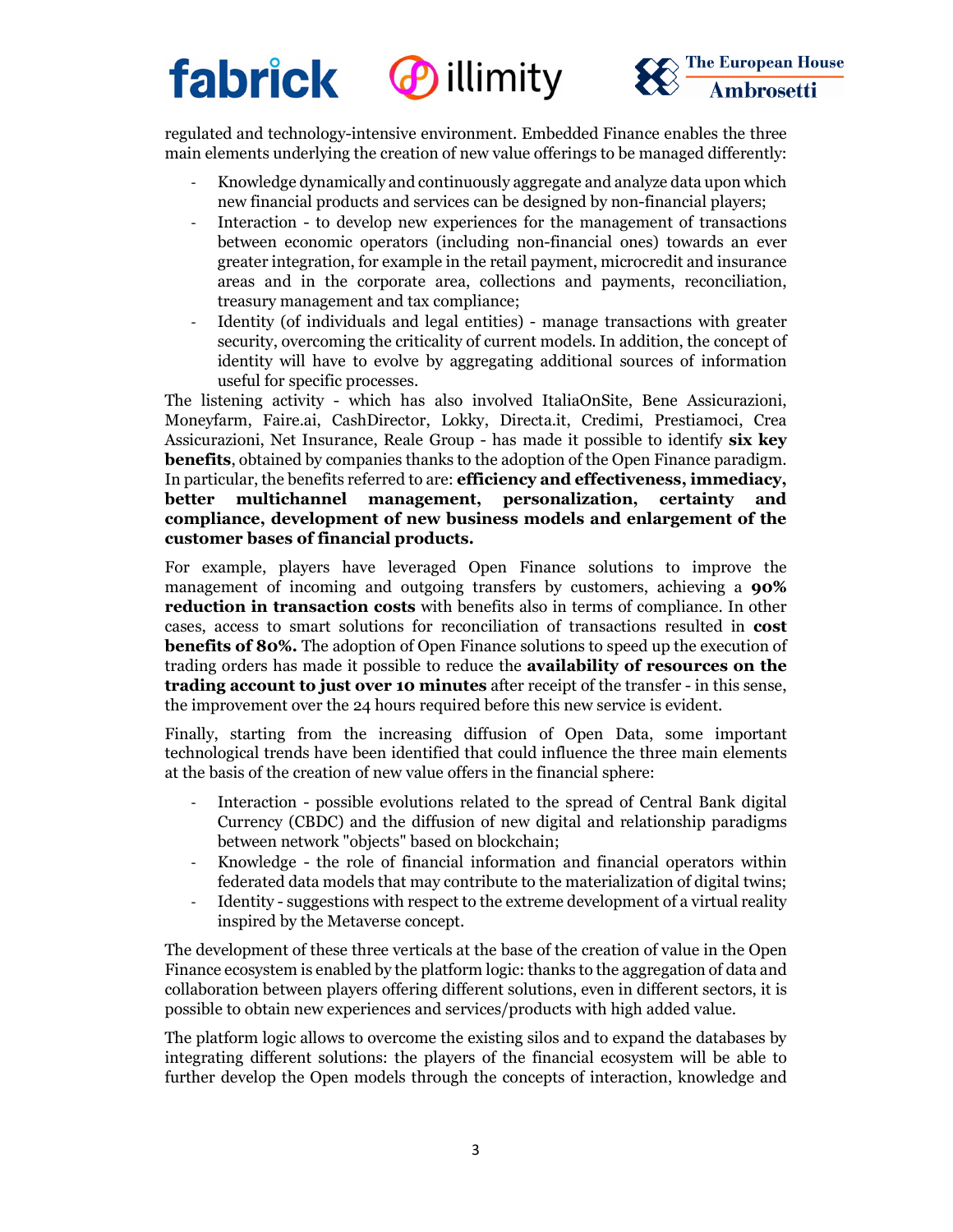



identity increasingly evolved and governed by digital, obtaining a role within the more general evolution of the Data Economy paradigm.

**Paolo Zaccardi, CEO and co-founder of Fabrick:** "The revolution underway, which no longer involves only the world of Open Banking but also that of payments and other financial services, has gone far beyond what was hoped for with the introduction of PSD2. The opening up of the market to new players and the consequent increase in competition has raised the level of quality of the services offered, to the advantage of end clients who can benefit from digital, immediate and more convenient services with a highly personalized customer experience. New business models, such as Embedded Finance and Banking-as-a-Service, are now well established and companies from any sector can integrate financial services into their offering. The open platform model is the key to create value and remain competitive, facilitating the co-creation of products and services. At Fabrick we have built around our Open Finance platform an open ecosystem to bring value to any company, bank or fintech that chooses to take advantage of this opportunity."

**Carlo Panella, Head of Direct Banking at illimity**: "The Research shows how Open Finance is the winning paradigm to address the ongoing financial and digital transformation. This is the model at the base of all the initiatives that illimity has started since its inception and that led to the creation of b-ilty, a real example of "bank as a platform". Inspired by non-financial platforms, b-ilty is a digital business store entirely dedicated to SMEs that gathers in a single ecosystem all the banking operations to support customers with customized solutions built according to the specific needs of the company. The aim is to combine all the products and services of a complete digital bank with those of selected non-banking partners. With b-ilty and beyond, we aim to redefine the frontiers of banking to create an inclusive model made of synergistic services and based on new forms of collaboration. The results of this Research confirm once again that the direction in which illimity is going is the right one".

*\*\*\**

#### **The European House - Ambrosetti**

The European House - Ambrosetti è un gruppo professionale di circa 280 professionisti attivo sin dal 1965 e cresciuto negli anni in modo significativo grazie al contributo di molti Partner, con numerose attività in Italia, in Europa e nel Mondo. Il Gruppo conta tre uffici in Italia e diversi uffici esteri, oltre ad altre partnership nel mondo. La sua forte competenza è la capacità di supportare le aziende nella gestione integrata e sinergica delle quattro dinamiche critiche dei processi di generazione di valore: Vedere, Progettare, Realizzare e Valorizzare.

Da più di 50 anni al fianco delle imprese italiane, ogni anno serviamo nella Consulenza circa 1.000 clienti realizzando più di 200 Studi e Scenari strategici indirizzati a Istituzioni e aziende nazionali ed europee e circa 120 progetti per famiglie imprenditoriali. A questi numeri si aggiungono circa 3.000 esperti nazionali ed internazionali che ogni anno vengono coinvolti nei 500 eventi realizzati per gli oltre 10.000 manager accompagnati nei loro percorsi di crescita.

Il Gruppo beneficia di un patrimonio inestimabile di relazioni internazionali ad altissimo livello nei vari settori di attività, compresi i responsabili delle principali istituzioni internazionali e dei singoli Paesi.

The European House - Ambrosetti è stata nominata anche nel 2021, per l'ottavo anno consecutivo - nella categoria "Best Private Think Tanks" - 1° Think Tank in Italia, 4° nell'Unione Europea e tra i più rispettati indipendenti al mondo su 11.175 a livello globale nell'ultima edizione del "Global Go To Think Tanks Report" dell'Università della Pennsylvania. The European House – Ambrosetti è stata riconosciuta da Top Employers Institute come una delle 112 realtà Top Employer 2021 in Italia. Per maggiori informazioni, visita il sito www.ambrosetti.eu e seguici twitter.com/Ambrosetti\_

#### **Fabrick**

Fabrick è l'ecosistema finanziario aperto nato per promuovere l'Open Finance attraverso lo sviluppo di servizi innovativi digitali, basati sulle logiche dell'Open Banking. La realtà, che opera a livello internazionale, permette la collaborazione tra i diversi attori per co-creare soluzioni che rispondano alle sempre più evolute esigenze degli utenti finali. Nata a giugno 2018 per aver previsto con largo anticipo i vantaggi che la rivoluzione tecnologica e normativa avrebbero potuto portare a tutti gli attori del sistema, Fabrick supporta i propri clienti - banche, istituzioni, fintech, grandi corporate, PMI, top merchant e startup operanti in